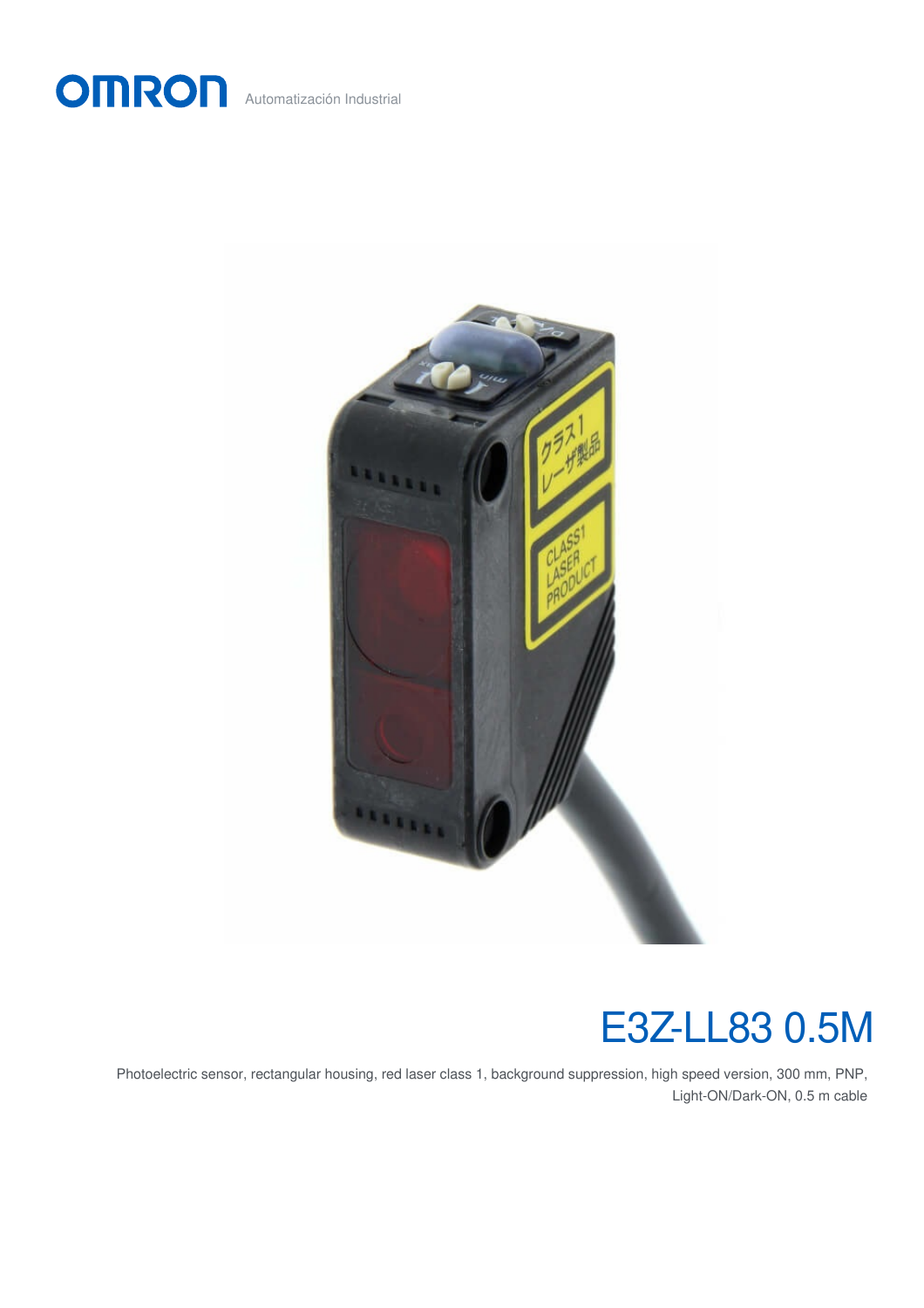## Especificaciones

| <b>Shape</b>              | Cuboid                                 |
|---------------------------|----------------------------------------|
| <b>Sensing method</b>     | Background suppression                 |
| <b>Sensing distance</b>   | 300 mm                                 |
| Sensing distance (min.)   | 25 mm                                  |
| <b>Setting method</b>     | Manual adjustment                      |
| <b>Connection method</b>  | Cable                                  |
| <b>Cable length</b>       | 0.5 <sub>m</sub>                       |
| Output type               | <b>PNP</b>                             |
| <b>Operation mode</b>     | Dark-ON, Light-ON                      |
| <b>Response time</b>      | $0.5$ ms                               |
| <b>Material housing</b>   | PBT                                    |
| <b>Thread size</b>        | Other                                  |
| Width                     | 10.8 mm                                |
| Height                    | 31 mm                                  |
| Depth                     | 20 mm                                  |
| Type of light             | Laser diode, red light                 |
| <b>Laser class</b>        | $\mathbf{1}$                           |
| Spot size                 | $0.5$ mm                               |
| Power supply voltage      | 12-24 V                                |
| <b>Features</b>           | High precision positioning & detection |
| Degree of protection (IP) | IP67                                   |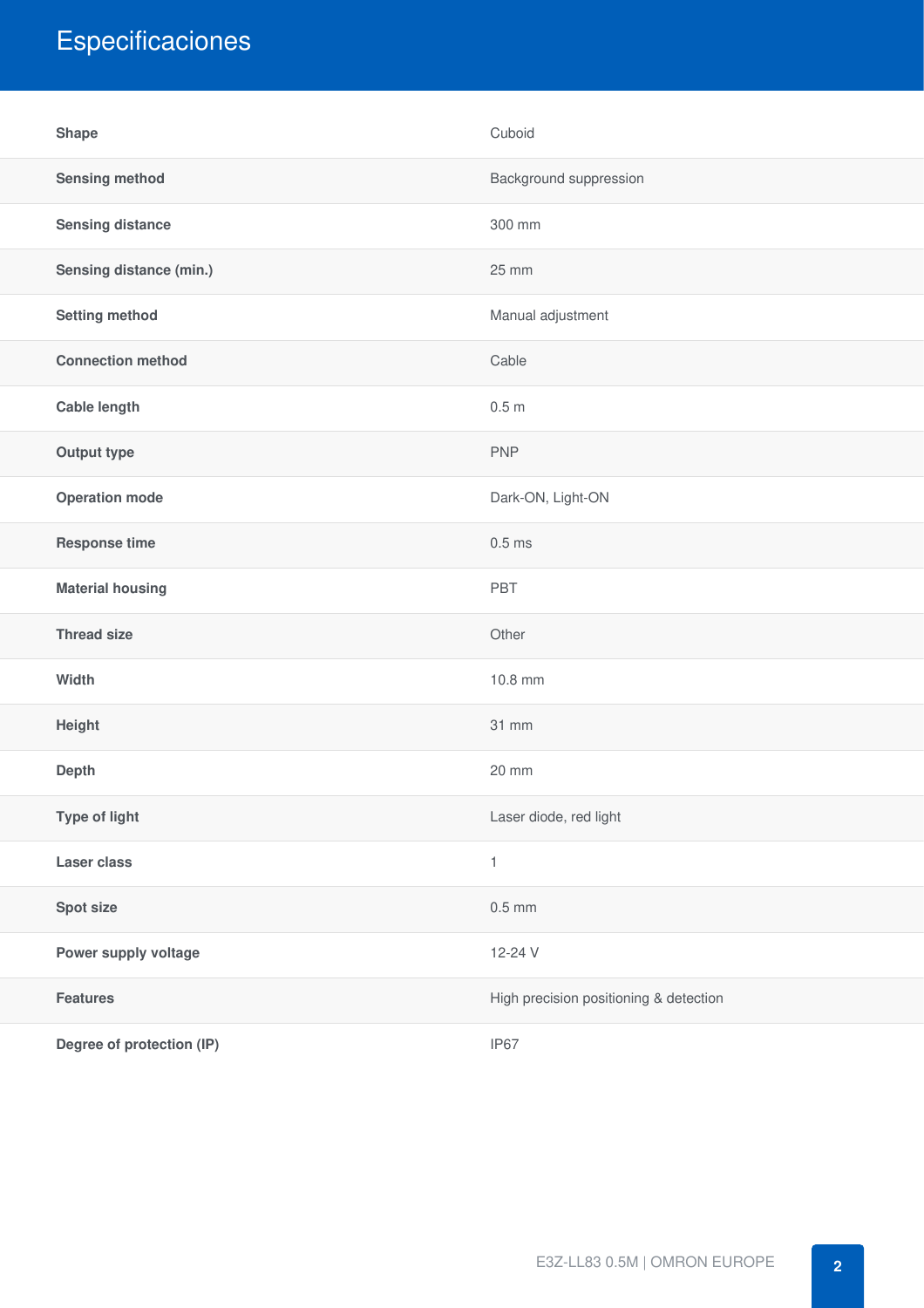### Accesorios

| E39-L104 | Soporte montaje para E3Z y E32-R21                 |
|----------|----------------------------------------------------|
| E39-L142 | Soporte de montaje ranurado para E3Z Tornillos M3  |
| E39-L144 | Soporte de montaje y protección para E3Z Tornillos |
| E39-L150 | Soporte de montaje ajuste vertical E3Z/E3S-R 65mm  |
| E39-L151 | Soporte de montaje ajuste vertical E3Z/E3S-R 165mm |
| E39-L153 | Soporte de montaje E3Z. Tornillo ranura M3x8       |
| E39-L43  | Soporte montaje horizontal E3Z                     |
| E39-L44  | Soporte de montaje posterior E3Z                   |
| E39-L98  | Soporte montaje para E3Z y E3S-R6                  |